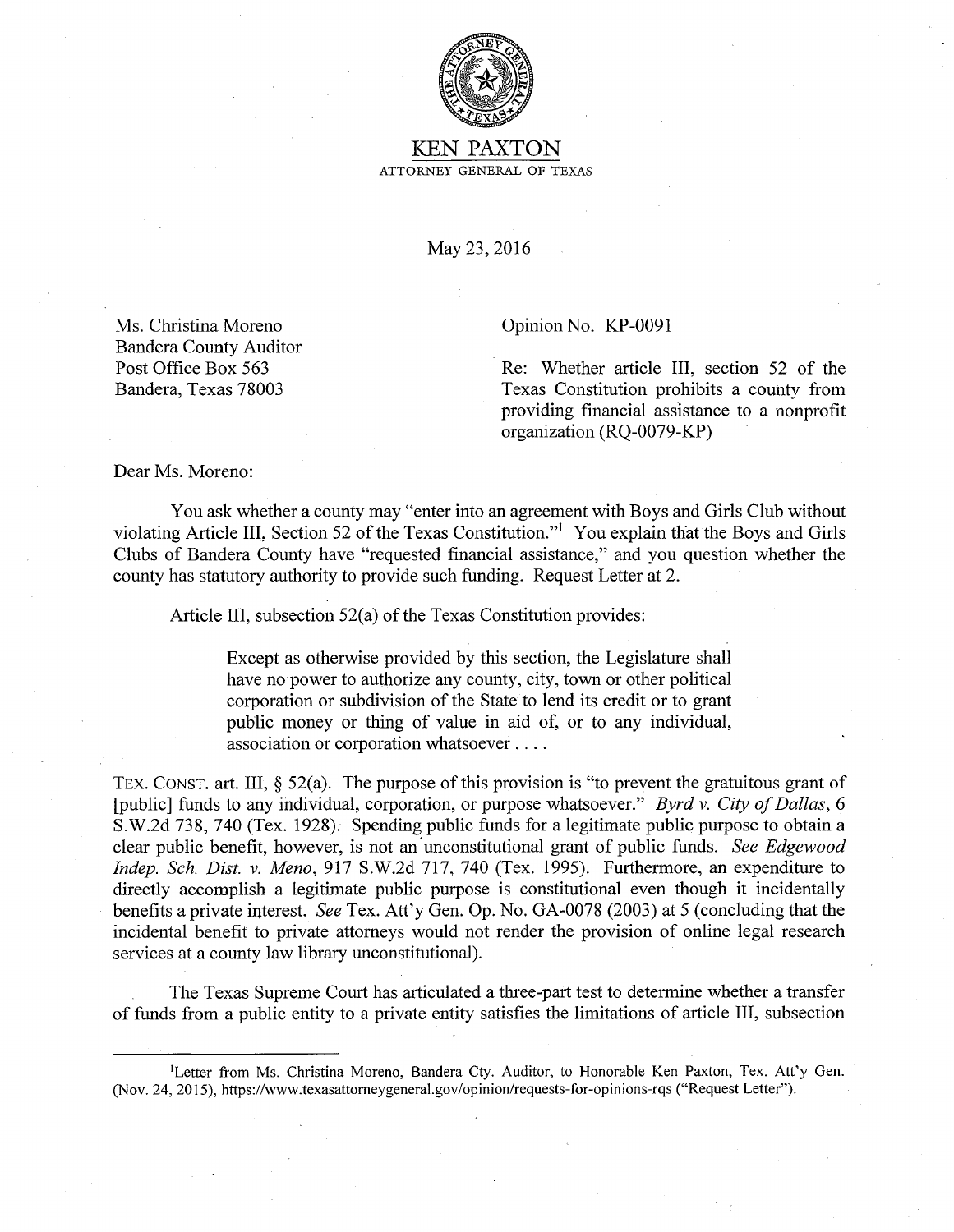52(a). *See Tex. Mun. League Intergov'tl Risk Pool v. Tex. Workers' Comp. Comm'n, 74 S.W.3d* 377, 384 (Tex. 2002). The entity making the transfer must (1) ensure that the transfer is to "accomplish a public purpose, not to benefit private parties; (2) retain public control over the funds to ensure that the public purpose is accomplished and to protect the public's investment; and (3) ensure that the political subdivision receives a return benefit." *Id.* 

Related to the first prong, which requires that the monetary transfer serve a public purpose, you ask whether a specific statute "would allow Bandera County to fund Boys and Girls Club of Bandera County." Request Letter at 2. A prior opinion of this office addressed a county's provision of funding to specific nonprofit corporations that provided various services to residents of the county. *See* Tex. Att'y Gen. Op. No. JC-0439 (2001). That opinion addressed, among other things, whether a county could provide \$3,000 to Big Brothers and Sisters in exchange for the services that it provided to children from single-parent families in the county. *Id.* at 4. The opinion noted that section 264.006 of the Family Code expressly empowers a county commissioners court to "provide for services to and support of children in need of protection and care." TEX. FAM. CODE § 264.006; *see* Tex. Att'y Gen. Op. No. JC-0439 (2001) at 5. This office concluded that "section 264.006 authorizes the County to transfer funds to ... Big Brothers and Sisters" to the extent that the organization provides services to and support for children who need protection and care. Tex. Att'y Gen. Op. No. JC-0439 (2001) at 5.

Attached to your request, you provide a document from the Boys and Girls Clubs of Bandera County that describes some of the services they provide, including, among others, afterschool programs for grade-school children to obtain homework assistance and supervision.<sup>2</sup> Under particular facts, the provision of after-school care for children from low-income families could be a statutorily-authorized service for children in need of protection and care. Fact finding is beyond the scope of an attorney general opinion, and we therefore are unable to determine whether, in fact, an organization is providing the services authorized by a particular statute. *See* Tex. Att'y Gen. Op. No. GA-0106 (2003) at 7 ("This office cannot find facts or resolve fact questions in an attorney general opinion."). However, to the extent that the Boys and Girls Clubs of Bandera County provide services and support to children in the county in need of protection and care, section 264.006 of the Family Code could serve as authority for Bandera County to provide financial assistance to the organizations in furtherance of a statutory public purpose of the county, so long as the additional constitutional requirements are met.

In addition to serving a public purpose, a county transferring public funds to a private entity must retain public control over the funds to ensure that the public purpose is accomplished and to protect the public's investment. *See Tex. Mun. League Intergov 'ti Risk Pool,* 74 S.W.3d at 384. Depending on the specific transfer of funds at issue, a contractual agreement outlining requirements that the receiving entity must comply with in exchange for the funds may provide sufficient control over the funds. *See Key v. Comm 'rs Ct. of Marion Cty.,* 727 S.W.2d 667, 669 (Tex. App.-Texarkana 1987, no writ) (noting that the transfer at issue did not involve a contractual agreement for services to retain formal control). A county transferring public funds to

*<sup>2</sup>See generally* Request Letter attachment from Boys & Girls Clubs of Bandera Cty. (on file with the Op. Comm.).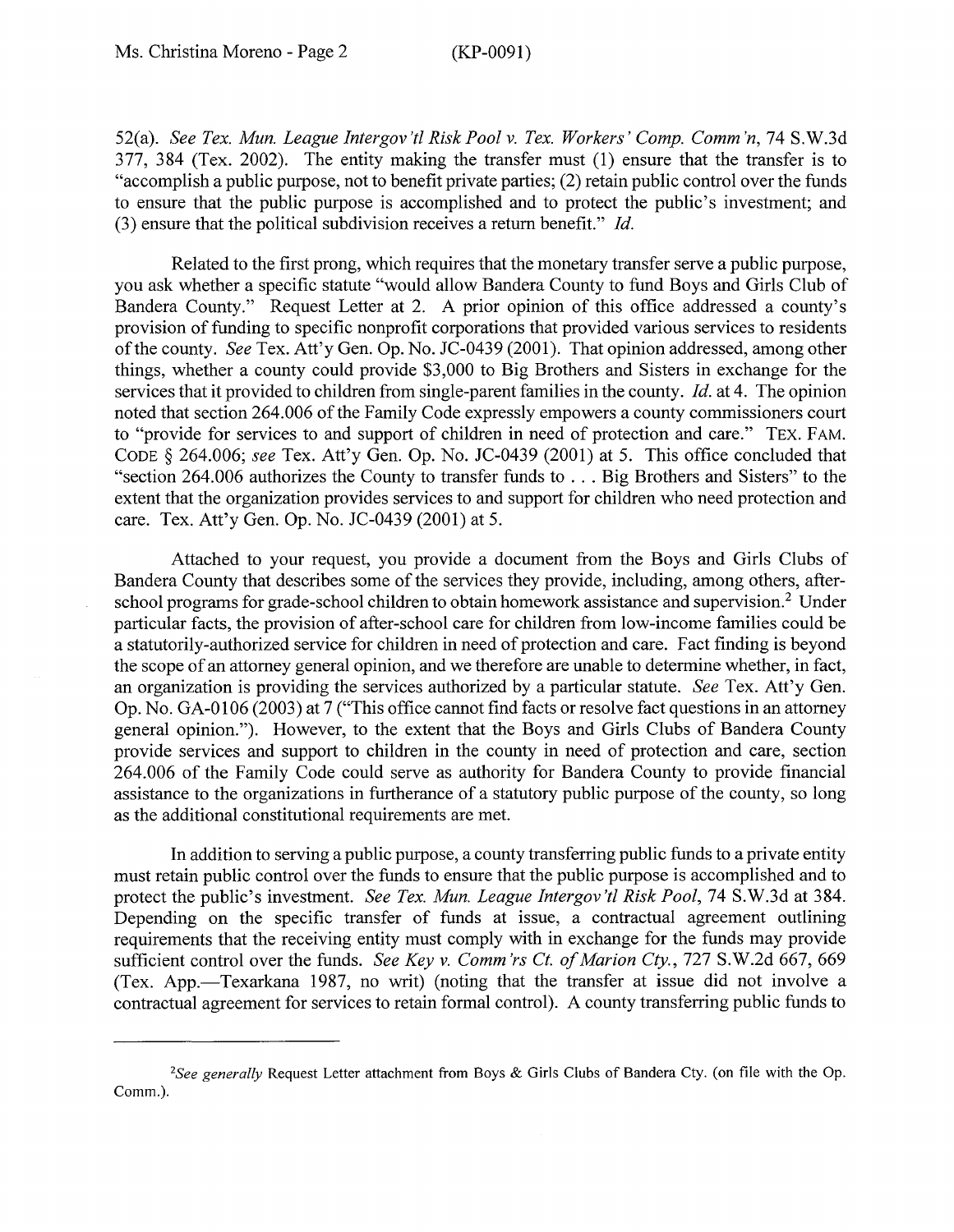a private entity must also ensure that the county receives a return benefit. *See Tex. Mun. League Intergov 'ti Risk Pool,* 74 S.W.3d at 384. The return benefit received by the county need not be monetary, but could instead be the accomplishment of a county's public purpose. *See* Tex. Att'y Gen. Op. No. GA-0076 (2003) at 7. The determination of whether a particular expenditure satisfies the three-part test is for the commissioners court to make in the first instance, subject to judicial review for an abuse of discretion. Tex. Att'y Gen. Op. No. GA-0843 (2011) at 2; *see also Comm 'rs Ct. of Titus Cty. v. Agan,* 940 S.W.2d 77, 80 (Tex. 1997) (recognizing a district court's supervisory control over a commissioners court that abuses its discretion).